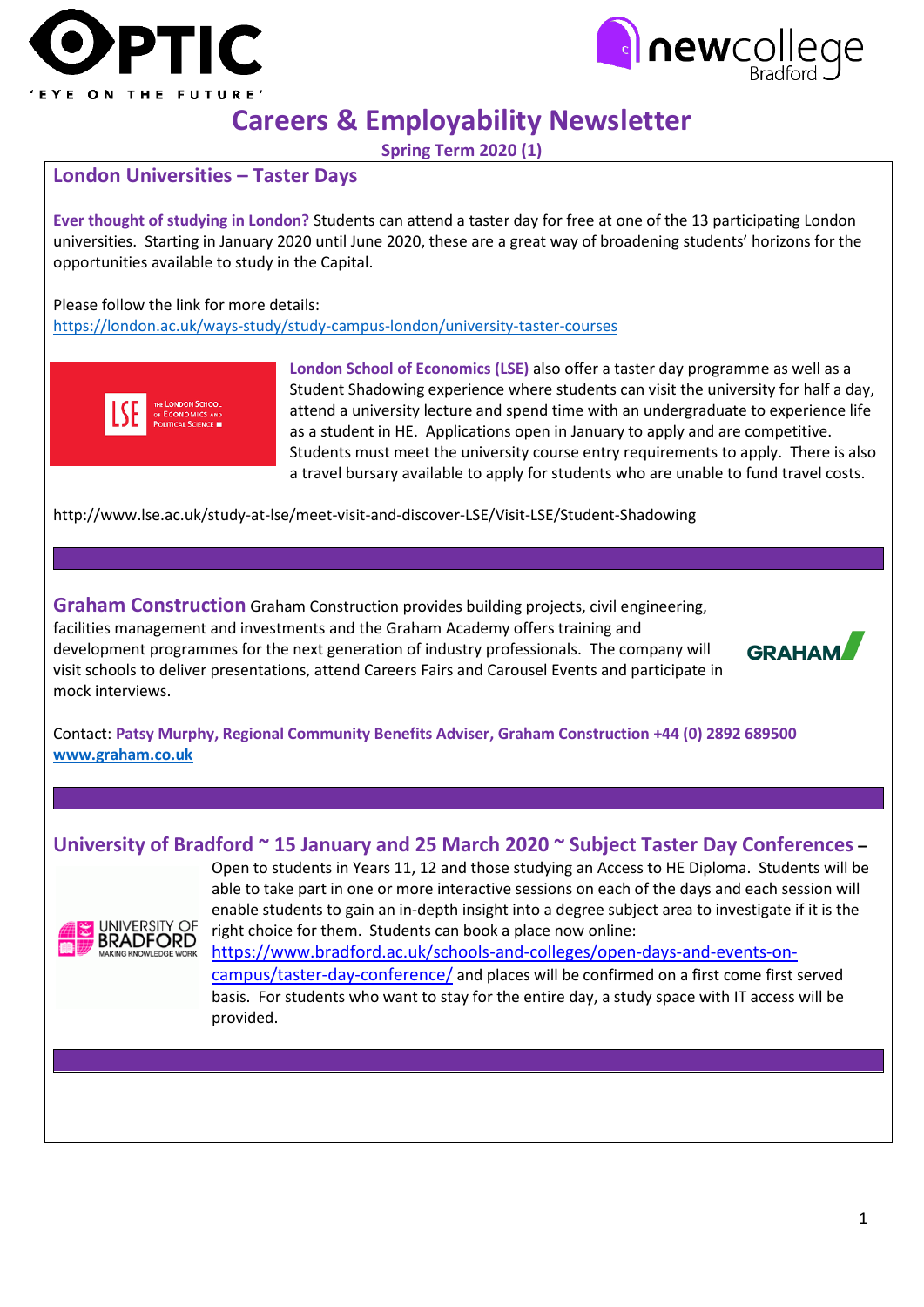



#### EYE ON THE FUTURE'

### **Leeds Beckett University ~ Subject Enhancement Days**

Our academic colleagues want to work in close partnership with teachers to ensure their students fulfil their academic potential and feel confident about their progression to higher education. We are offering a series of subject enhancement days to supplement the post-16 curriculum and to give students a taste of university-level,



research-led teaching and the varied career paths available for students. These events will be most valuable for students in Year 12 or BTEC Level 3 Year 1, as well as students completing an EPQ, but we would also be keen to discuss the attendance of other student cohorts. The subjects on offer over three days are listed below. Each student should choose to attend one single subject strand per day. The day will run from 9.30am-2.15pm with an optional tour of the campus at 2.15pm

### **Tuesday 21 January 2020 ~ The Rose Bowl, City Campus LS1 3HE**

- **1. Business**
- **2. Law**
- **3. Social Sciences**
- **4. The History, Politics and Human Geography of the environment**
- **5. English, Media and Journalism & Public Relations**

#### **Wednesday 22 January 2020 ~ The Rose Bowl, City Campus, LS1 3HE**

- **1. Art and Design**
- **2. Architecture**
- **3. Built Environment**
- **4. Robotics & Automation and Electronic & Electrical Engineering**
- **5. Applied Sciences**
- **6. Health, Wellbeing and Community**

**Thursday 23 January 2020 ~ James Graham Building, Headingley Campus LS6 3QW**

- **1. Teaching, Education and Childhood**
- **2. Music**
- **3. Events, Tourism and Hospitality Management**
- **4. Computing**
- **5. Games Design and Creative Technologies**
- **6. Dance**

### **UCAS and Personal Statement Talks/Workshops**

We offer a selection of talks and workshops to help students. Our personal statement and UCAS workshops offer information such as:

- Key dates and timescales
- Understanding university entry requirements
- The UCAS application form and process
- Personal statements: advice and guidance for writing a successful statement and what universities are looking for

Contact: William Atkinson, School and College Liaison Manager, Leeds Beckett University Tel: 0113 812 1746 [w.atkinson@leedsbeckett.ac.uk](mailto:w.atkinson@leedsbeckett.ac.uk)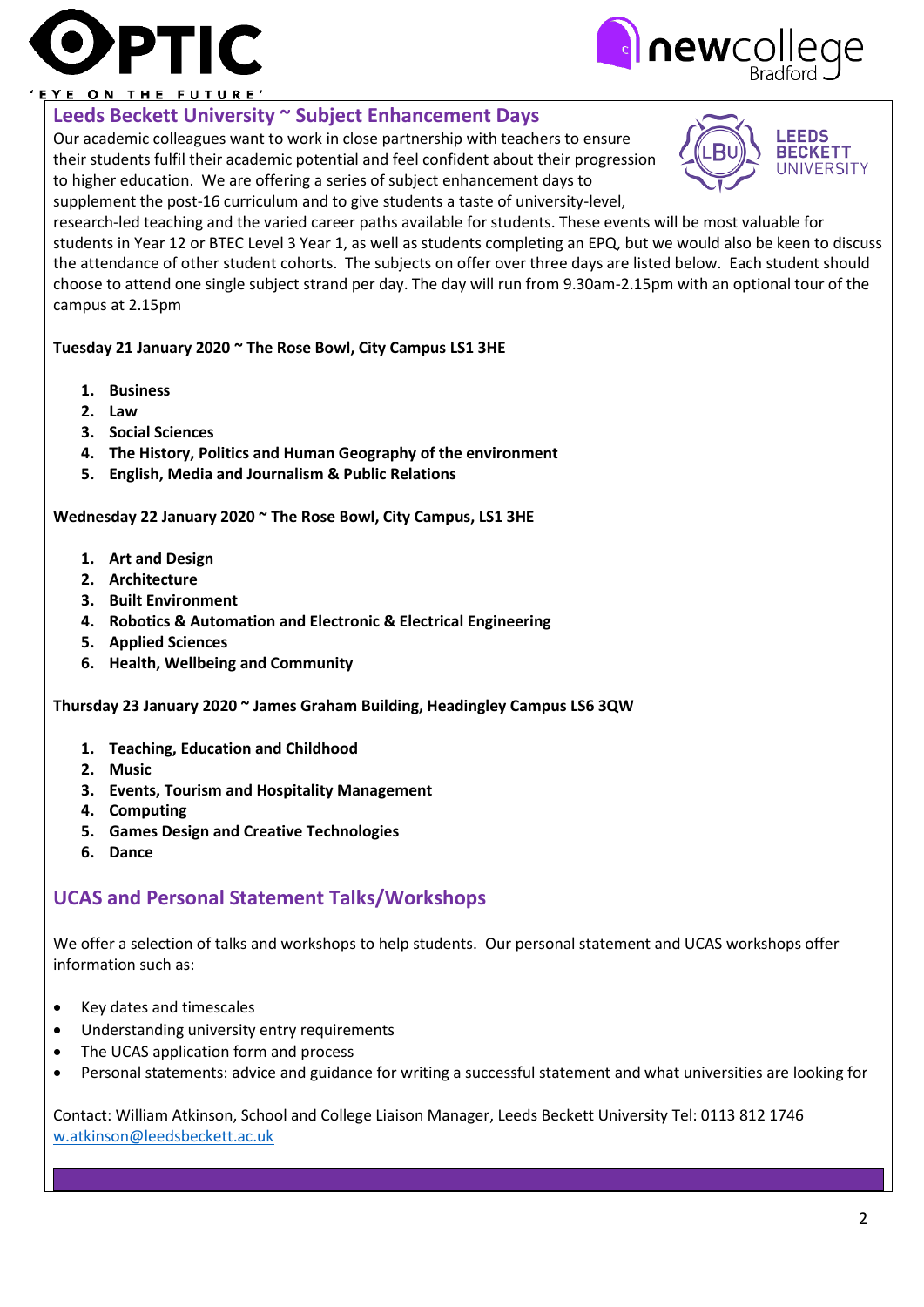



ON THE

#### **Springpod ~ Work Experience Opportunities SPR<sup>S</sup>NGPOD**

Springpod is currently promoting live nationwide work experience opportunities for some of the top employers within the UK: **BBC, BMW, Airbus, BAE Systems, Deloitte, Boots, Royal Air Force, Rolls Royce and EY**. If teachers would like to view these opportunities and invite their students to apply, they can create a teacher account on the free to use platform. Students can apply directly to these and 10,000 live opportunities through Springpod. They'll also be able to watch careers broadcasts and ask industry experts questions.

Springpod is completely free for schools and students. To book a demo or to find out more, visit the website: <https://www.springpod.co.uk/schools-colleges/> or contact: Ron Singh, Sales and Marketing Executive: 0203 637 8665 ron.singh+springpod.co.uk@m2.scsvr.com

### **The University of Leeds Arts and Humanities Outreach Team**



UNIVERSITY OF LEEDS The University of Leeds Arts and Humanities Outreach Team delivers a diverse and inspiring programme of activity for school students and teachers, mirroring our extensive undergraduate offering in the Faculty of Arts and Humanities. All of our events and activities are free of charge and span the following subjects:

**Classical Civilisation ~ Design ~ English ~ Fine Art, History of Art and Cultural Studies ~ History ~ Languages and Cultures ~ Liberal Arts ~ Media ~ Music ~ Theatre and Performance ~ Philosophy, Religion and History of Science**

### **Outreach Programme for Teachers**

- **Media Teacher Network** A network for media teachers to share their common challenges and generate areas of support needed from the University.
- **Teacher Conferences and Residentials** A chance to network with colleagues and explore ideas to take back to the classroom, plus guidance on supporting students to progress to Arts and Humanities at universities.

#### **Outreach Programme for Students**

- **On Campus Taster Days** Students attend lectures, interactive workshops and seminars and discover university life
- **'Leeds Loves Talks' In Schools** Student Ambassadors visit your school to talk about student life
- **Taster Workshops and Seminars in Your School** Delivered by post-graduate students
- **Public Lectures** A variety of engaging public lectures over the academic year
- **Partner Events with Local Cultural Institutions** Students are invited to participate in partner events with institutions such as The Hepworth, Wakefield, Leeds Minster and Leeds Art Gallery
- **Linguastars Languages Residential** Year 12 students discover life as an undergraduate during our Linguastars Summer Residential



#### **@UoLArtsOutreach @UoLArtsOutreach**

**Keep In Touch** To receive details about our events and projects, visit: leeds.onlinesurveys.ac.uk/eecontactform



**0113 343 7640 artsoutreach@leeds.ac.uk** 

**Visit Our Website** For more information about the outreach programme and to book places: artsoutreach.leeds.ac.uk